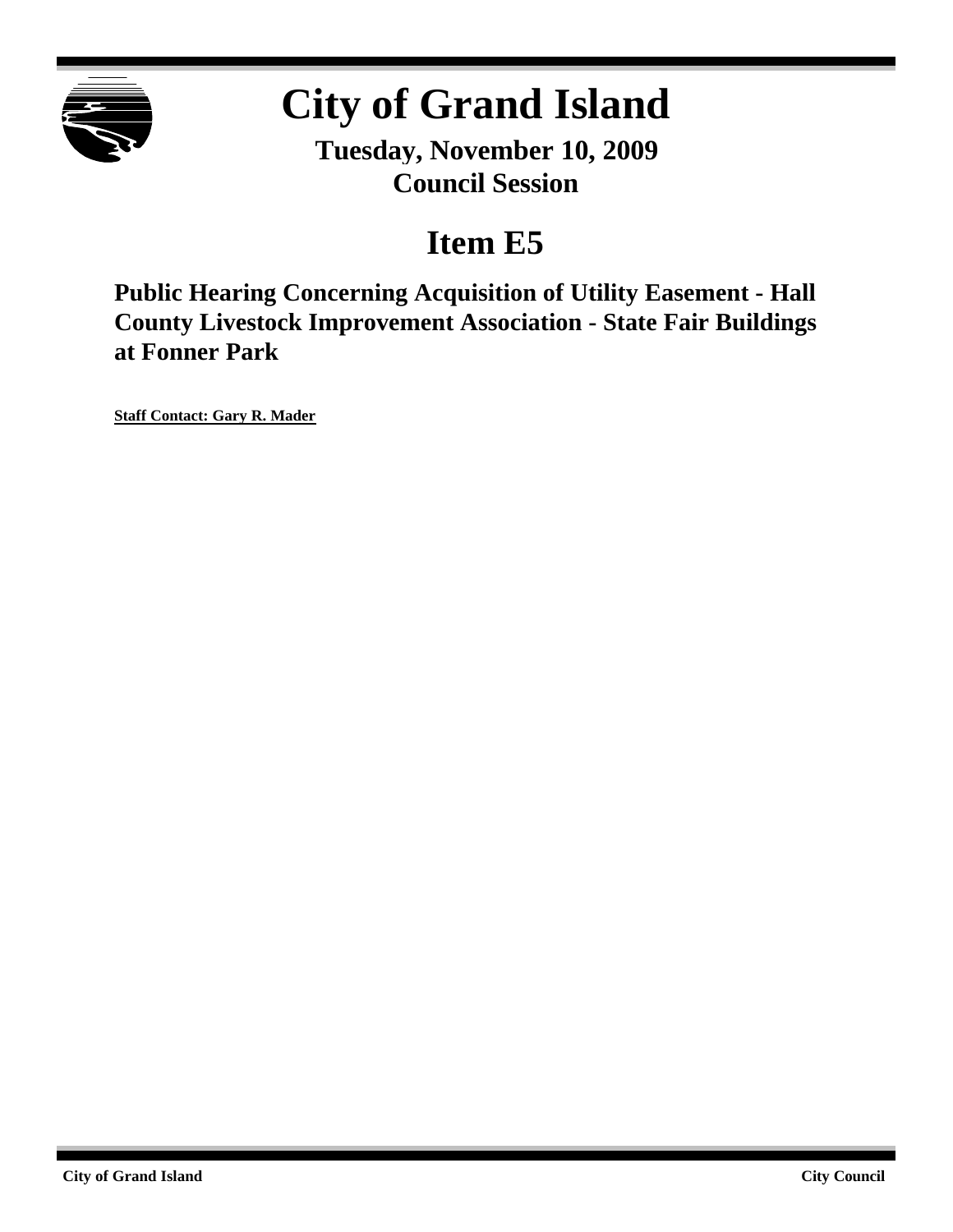### **Council Agenda Memo**

| From:           | Robert H. Smith, Asst. Utilities Director                                                                                              |
|-----------------|----------------------------------------------------------------------------------------------------------------------------------------|
| <b>Meeting:</b> | November 10, 2009                                                                                                                      |
| Subject:        | Acquisition of Utility Easement – Hall County Livestock<br>Improvement Association – New State Fair Buildings at<br><b>Fonner Park</b> |
| Item $\#$ 's:   | E-5 & G-6                                                                                                                              |
| $Presenter(s):$ | Gary R. Mader, Utilities Director                                                                                                      |

#### **Background**

Nebraska State Law requires that acquisition of property must be approved by City Council. The Utilities Department needs to acquire an easement relative to the property of Hall County Livestock Improvement Association, located at Fonner Park, in the City of Grand Island, Hall County, in order to have access to install, maintain, repair and replace water mains, storm drains, sanitary sewers, public utilities and appurtenances and other utility facilities over and across and operate thereon. Acquisition of easements for electrical utilities will be brought forth at a future time.

#### **Discussion**

This easement will be used to place public water and sewer lines to serve the new State Fair buildings.

#### **Alternatives**

It appears that the Council has the following alternatives concerning the issue at hand. The Council may:

- 1. Make a motion to approve
- 2. Refer the issue to a Committee
- 3. Postpone the issue to future date
- 4. Take no action on the issue

#### **Recommendation**

City Administration recommends that the Council approve the resolution for the acquisition of the easement.

#### **Sample Motion**

Move to approve acquisition of the Utility Easement.